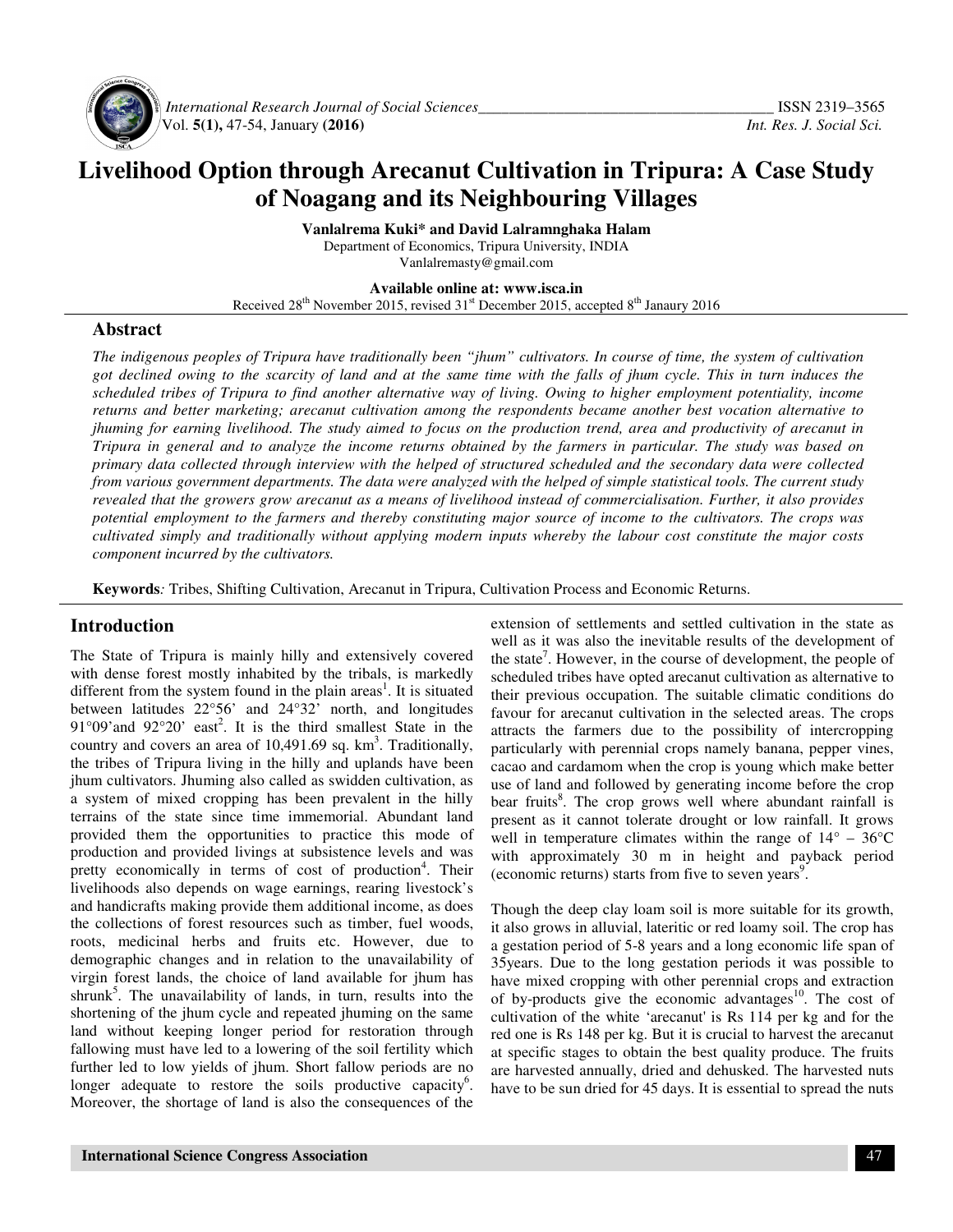uniformly in a single layer and turning should be done once a week. This would prevent fungal infection of the nuts<sup>9</sup>.

Furthermore, plantation cultivation plays a vital role in the economy of Tripura, accounting for 17776 hectares of the total cropped areas particularly arecanut, Cashewnut and coconut with a production of 41179 MT with the productivity level of 2.32 MT per ha and adds a value of Rs 20000 million approximately<sup>11</sup>. Thus, arecanut as one of the plantation crop was considered as a better option for diversification of agriculture allied activities owing to better income returns with low investment and also the crops have lots of value addition $12$ . Moreover, improving the productivity of lands and thereby ensuring livelihood security of marginal and resource- poor farmers $^{13}$ . Thus, the growth of plantations sector claims to have widely benefited to the poor and weaker sections of the society particularly scheduled tribes in terms of income and employment and has emerged as the main source of livelihood to the growers, showing remarkable signs of progress in term of promising alternatives to the small and marginal farmers<sup>14</sup>. Besides, promoting the fertility itatus of the soil of the area and prevent soil erosion because of the tree cover that is created on the hill slopes<sup>1</sup>.

# **Methodology**

This paper aimed to study the status of arecanut cultivation in Tripura and the feasibility of livelihood option through arecanut cultivation in the study areas particularly. Thus, information was drawn from some of the arecanut producing villages of North Tripura. Such as Noagang, Indurail, Jaromura and Saithah are located in Panisagar Block while Zoitang and Thangnang are in Jubarajnagar Block respectively. The study areas were purposively selected because of the following reasons- a) the areas witnessed mostly scheduled tribes; b) most of the arecanut cultivation in the form of a garden is located in the North district of Tripura; and c) in these areas arecanut cultivation were practised mainly in hilly areas and traditional method of cultivation were followed. The primary data were collected through structured scheduled by interviewing 103 samples of arecanut growers to fulfil the objectives during April and May, 2013. The study used simple statistical tools like standard deviation, and percentage for analysing data. Compound Annual Growth Rate (CAGR) is calculated by using the formula  $Y=ab^t$ while the Coefficient of Variation (CV) was estimated by using the formula: CV=Standard Deviation/Mean\*100. And also, an average price prevailed in Noagang market is given in the Appendix I.

# **Results and Discussion**

**Arecanut (Supari) Status of Tripura**: The suitability climatic conditions of Tripura have favoured the plantation cultivation of arecanut across the state. In addition, plantation sector is playing an important role in providing pertinent livelihood of marginal and resource poor farmers in the state particularly to the tribal's

people. The Table-1 highlights the process of arecanut development in the state for different periods regarding areas, production and productivity from 2000-01 to 2013-14. It was observed that the area was increasing more or less consistently over the period. Although there was a drastic reduction during 2012-2013, but it was subsequently revived in the following period 2013-2014. Interestingly, the production was found to be fluctuating more often than the area. The production trends shows a positive increased from 2000-2001 to 2006-2007. But the trends overturn negative responds to the increased in areas during 2007-2008 to 2009-2010. Indeed, the arecanut production stood at 20552 MT in 3013-2014. Similarly, the productivity trends was found to be changing over the time as it was obtained by dividing total production by the area for each specific period. The lowest productivity level was observed during 2007-2008 and 2008-2009 which stood at 1.88 MT per ha for the two periods. As in these two periods the area and production remained stable over the years'. The maximum productivity was found during 2013-2014 constituting 3.19 MT per ha and was followed by the second highest in 2011-2012 which was 3.16 MT per ha respectively.

**Table-1 Status of Arecanut Plantation Crop in Tripura** 

| <b>Years</b>  | Area    | <b>Production</b> | <b>Productivity</b> |
|---------------|---------|-------------------|---------------------|
|               | (in Ha) | (Qty in MT)       | (MT per Ha)         |
| 2000-01       | 3174    | 6839              | 2.15                |
| 2001-02       | 3353    | 6850              | 2.04                |
| 2002-03       | 3503    | 6900              | 1.97                |
| 2003-04       | 4343    | 8589              | 1.98                |
| 2004-05       | 4465    | 9042              | 2.03                |
| 2005-06       | 4465    | 9580              | 2.15                |
| 2006-07       | 4349    | 9564              | 2.20                |
| 2007-08       | 4434    | 8361              | 1.88                |
| 2008-09       | 4440    | 8354              | 1.88                |
| 2009-10       | 4440    | 8600              | 1.94                |
| 2010-11       | 4400    | 9918              | 2.25                |
| 2011-12       | 5600    | 17700             | 3.16                |
| 2012-13       | 4700    | 9900              | 2.11                |
| 2013-14       | 6443    | 20552             | 3.19                |
| $CAGR$ $(\%)$ | 3.85    | 6.12              | 2.19                |
| CV(%)         | 18.87   | 40.05             | 19.21               |

Source: Public Information Bureau, Govt. of India, 2001<sup>15</sup>; Statistical Abstract of Tripura,  $2007^{16}$  and  $2011^{17}$ ; Some Basics Statistics,  $2012^{18}$ ; Indian Horticulture Database  $2011^{19}$  and 2013<sup>19</sup>; Economic Review of Tripura, 2012-2013<sup>11</sup> and 2013-14<sup>3</sup>; and Mission for Integrated Development of Horticulture Ministry of Agriculture,  $2014^{20}$ .

The degree of disparity in the state level of arecanut development is brought out by the coefficient of variation (CV)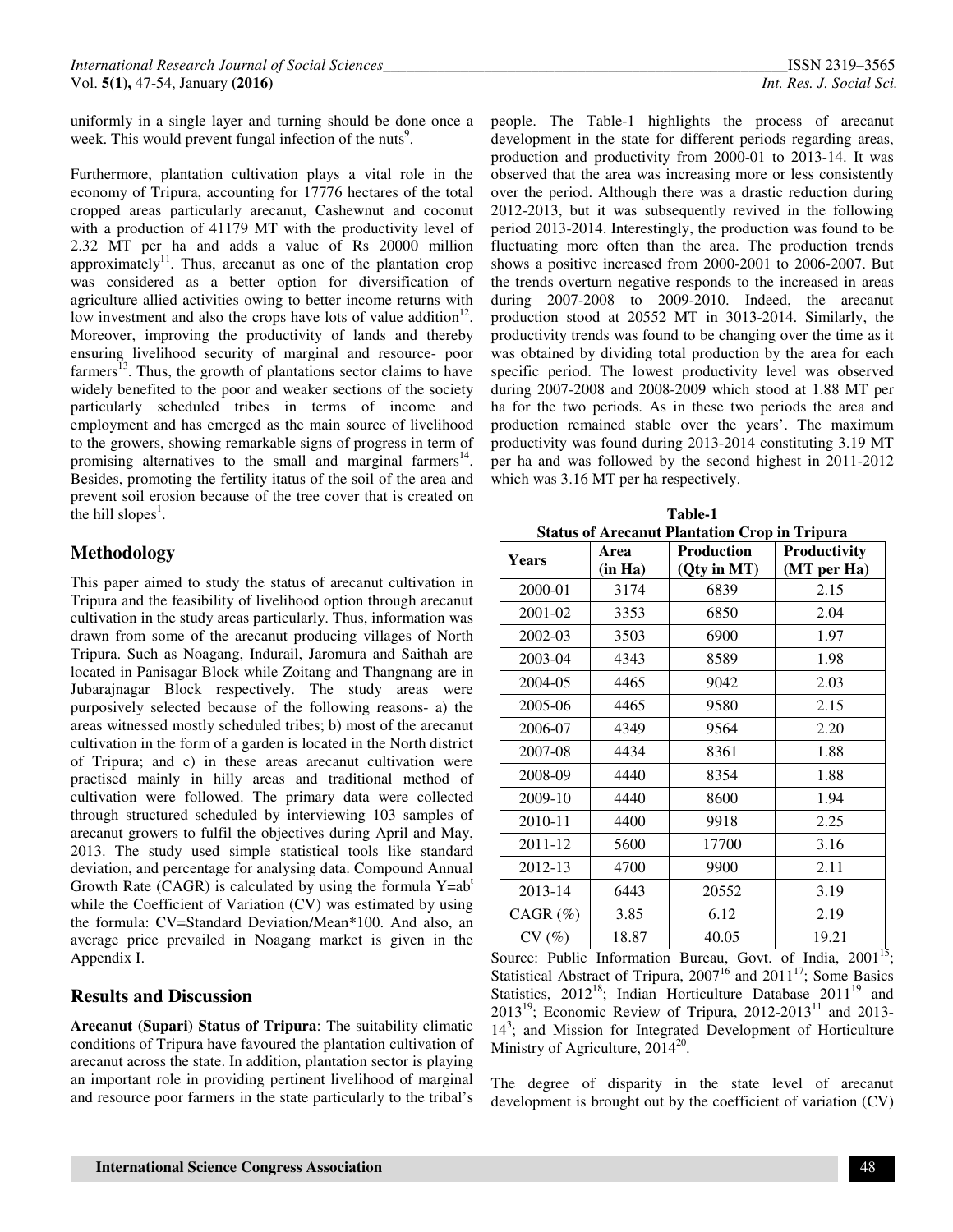which is obtained by dividing standard deviation by mean value. Coefficient of variation, thus, helped in standardise in the extent of variations occurred over the years. The greater the degree of coefficient of variation the more is the extent of disparity in development process. The production coefficient of variation was 40.05% indicating high disparity and volatility in production trends over the years. Moreover, the coefficient of variations for yield is 19.21% while area is 18.87% respectively. The Coefficient of Variations of area and yield shows that the extent of increased in both were more or less steady over the periods. The compound annual growth rate is found to be highest in case of production which accounts to 6.12%, and was followed by area 3.85% and yield 2.19% respectively.

**Profile of the Sample Households:** The profile of the respondents deserved due important as it often determined the nature of their socio-economic character as well as social behaviour. Table-2 highlights the social behaviour of the respondents.

| SI.    |                                | Dasie I Tome of the Sample Households<br>No. of | <b>Percentages</b> |
|--------|--------------------------------|-------------------------------------------------|--------------------|
| No.    |                                | <b>Respondents</b>                              |                    |
| 1.     | <b>Family Size</b>             |                                                 |                    |
| 1a.    | $0 - 5$                        | 45                                              | 43.69              |
| 1b.    | $6 - 7$                        | 57                                              | 55.34              |
| 1c.    | 7 Above                        | 1                                               | 0.97               |
|        | Total                          | 103                                             | 100                |
| 2.     | Age of the Respondents         |                                                 |                    |
| 2a.    | $\leq 30$                      | 6                                               | 6                  |
| $2b$ . | $31 - 40$                      | 27                                              | 26                 |
| 2c.    | $41 - 60$                      | 51                                              | 50                 |
| 2d.    | $60 \leq$                      | 19                                              | 18                 |
|        | Total                          | 103                                             | 100                |
| 3.     | Level of Education Attainments |                                                 |                    |
| 3a.    | Illiterate                     | 16                                              | 15.53              |
| 3b.    | Primary                        | 34                                              | 33                 |
| 3c.    | Middle                         | 31                                              | 30                 |
| 3d.    | Secondary                      | 10                                              | 9.8                |
| 3e.    | <b>Higher Secondary</b>        | 4                                               | 3.9                |
| 3f.    | Graduate                       | 7                                               | 6.8                |
| 3g.    | Post Graduate                  | 1                                               | 0.97               |
|        | Total                          | 103                                             | 100                |

**Table-2 Basic Profile of the Sample Households** 

Source: Field Survey, 2013

A look at Table 2 shows that the family size of the sample households was highest between 5-7 family members which constitutes 55.34% and was followed by 43.6% in the category of 0-5 family members. Meanwhile, it was also observed that the lowest family size was found in the range of above 7 which accounts to 0.97%. In general, it was likely that the number of households decline as the number of family members got increased. Thus, it can be said that there is negative relationship between member of households and their family size. The

smaller the number of family size the better is the family planning and management. It should be kept in mind that small and nuclear family types were the common family composition in the study areas.

The age of the arecanut cultivators were also collected in order to know the interest of the younger generation in growing the arecanut as alternative to their major occupations. Looking at Table-2 revealed that only 6% of the total respondents were below the age of 30 while 26% were in the category of 30-40, 50% were in the age group of 40-60 and 18% in the age group of above 60. This shows that the younger generation were not interested in growing arecanut. *Chondonbul Ranglong* (grower) said that the younger generation were not interested to do any work that they have to wait for long gestation period. They were interested to do only those works from where they can get money easily and quickly to meet their needs. At the same time they were lazy to implements any labourious works which involved lots of physical inputs.

Education is another important economic variable in determining the socio-economic condition of the households. It is not only important in getting job in government sector but it is also important in pursuing agriculture cultivation. As it often helps in proper management of agriculture inputs, technical know-how, and minimisation of costs as well as better planning which in turns can improves agriculture productivity and increased income returns from the cultivation to the cultivators. It was also revealed that below matriculation comprised 79% of which 16% were illiterate this was the major hindrance from the point of agriculture development. The number of respondents decreased as the level of education achievement increased. There was only one per cent having post graduate degree and followed by seven per cent having graduates level. This indicates that most of the arecanut cultivators in the study areas were having low level of education characterising the economic backwardness of the region.

**Annual Income Earned by the Respondents**: The annual income received by the sample households were also collected to know the economic status of arecanut cultivators.

**Table-3 Annual Income of the Sample Households** 

|                                   | Allingar Incomic of the Bampic Households |                    |
|-----------------------------------|-------------------------------------------|--------------------|
| <b>Range of Income</b><br>(in Rs) | No of<br><b>Respondents</b>               | <b>Percentages</b> |
| $\leq 100000$                     | 36                                        | 35                 |
| 100001-200000                     | 46                                        | 45                 |
| $200001 \leq$                     | 21                                        | 20                 |
| Total                             | 103                                       | 100                |

Source: Field Survey, 2013

Table-3 highlights that 45% of the households were earning an annual income between Rs 100001- 200000 while 35% were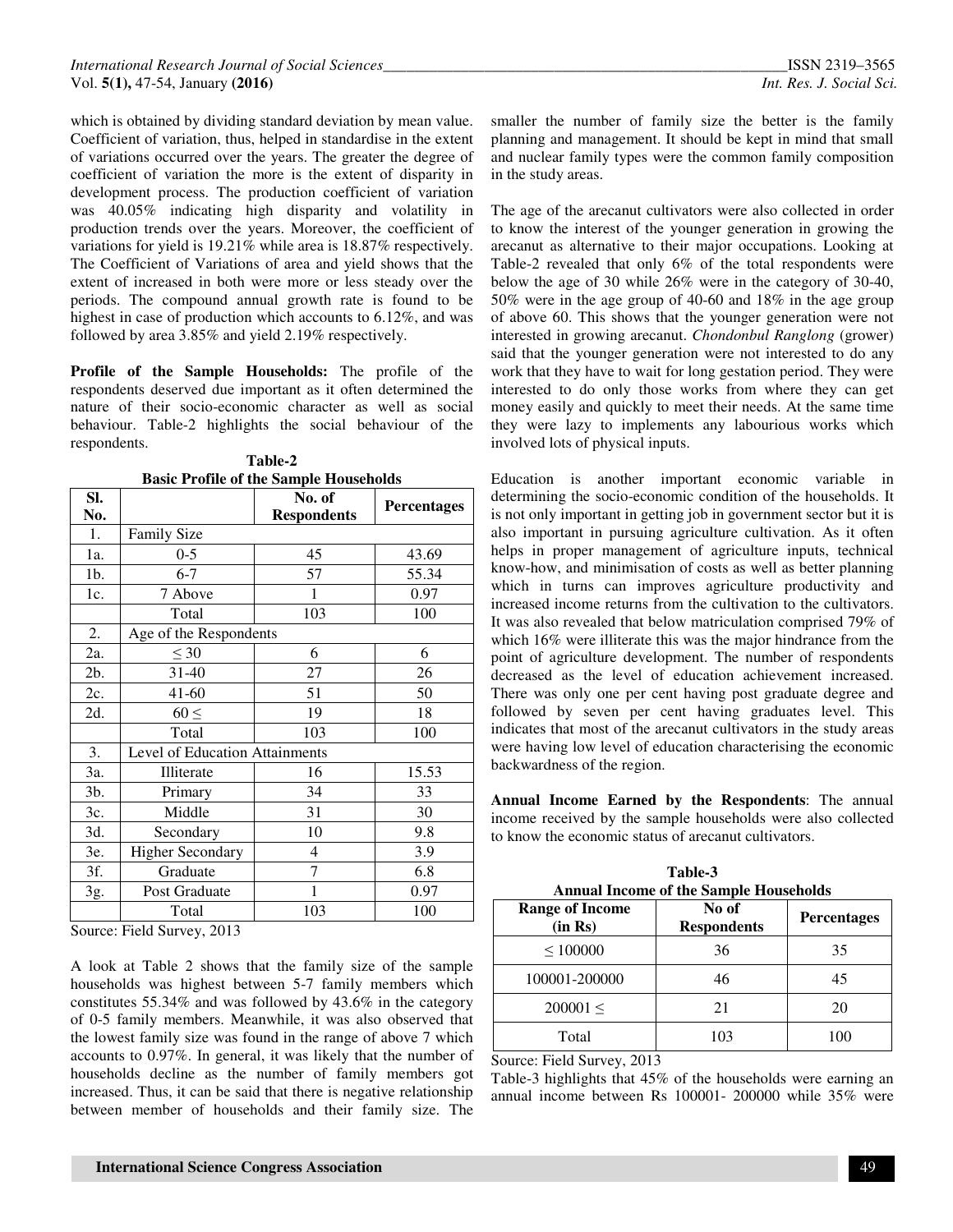earning less than Rs 100000. The remaining 20% were earning more than Rs 200000 annual income. However, the average annual income of the sample households stood at Rs 156267 in general. This is the income received from different sources in the previous year. Generally, the respondent's annual income is good enough to mitigate their daily needs although massive investment for agriculture development and human resource development may be difficult for them.

**Varieties of Arecanut (Supari):** Arecanut cultivation was practised as homestead cultivation by the farmers in the selected areas; only some farmers carried cultivation in the form of garden. The cultivation is done in hilly areas and traditional method of cultivation was practised. There were two varieties of arecanut cultivated in the study areas identified by the growers through their shape and period of production. They called them as "Desi" type and "Assami" type. Desi type was round in shape and was smaller than Assami type. They started to bear fruits on September and at the end of February. On the other hand, Assami type was bigger in size than Desi type and was oval in shaped while bearing fruits on January and at the end of June. It was revealed from the study that almost all the growers grew both types of Desi and Assami respectively. But it should be noted that the proportion of Desi type production was much higher than the Assami type in the study areas.

**Plantation Management**: The current management systems used by the growers were self acquired. Only one grower out of total respondents own planting materials, he prepared a seed bed by ploughing the land two to three times and the selected nuts were placed on the seed bed. This process of management is mainly practise in the month of May and June respectively. After six months, the nursery is ready for planting in the main field. It was found that most of the growers were buying the seedling from the local market as well as from the private seedling suppliers. The price of the sapling ranges from three to four Rupees per sapling. Meanwhile, the sapling was planted in a digging pit of 8×8 inch and the space was 2×2 m on an average. But the technical requirements was  $2.7 \times 2.7$ m (9×9ft)<sup>21</sup> or  $2.4 \times 3m$   $(8 \times 10 \text{ft})^{22}$ . Moreover, the used of machinery, fertilizer, insecticide, pesticide were not found among the cultivators.

**Size of Landholdings**: In the study areas arecanut cultivation was the major plantation crop cultivated by the peoples owing to the geographically hilly areas. Thus, the size of landholdings became important economic variable in practising cultivation. As land is consider major wealth in rural areas at the same time important for accessing others forest resources.

The Table-4 revealed that the largest landholding was between 1-10 acres of total landholdings among the samplers which accounts to 97 respondents and was followed by above 20 acres comprising four households respectively. And also, the smallest size of households' landholdings was observed in between 11- 20 acres which constitutes to two respondents among the sample

households. However, the size of landholdings under arecanut cultivation was largest between 1-10 acres which comprises to 101 respondents while there were only two respondents possessing land under arecanut cultivation between 11-20 acres. It should be remembered that landholdings under arecanut cultivation is only some part of households total land holdings; the size of total landholdings might be very large among the samples but the area under arecanut cultivation may be very small in size. This is why, land holding under arecanut was nil in the category of above 20 acres. This means that there is no arecanut plantation garden covering above 20 acres of land owned by the respondents. This shows majority of them were small and marginal farmers. Therefore, the average size of total landholdings among the sample households was 5.57 acres whereas the average size of landholdings under arecanut cultivation was 3.69 acres respectively.

**Table-4 Size of Landholdings by the Respondents (in Acre)** 

| <b>Land Size</b> | <b>Total landholdings</b> | Landholdings<br>under Arecanut |
|------------------|---------------------------|--------------------------------|
| $1 - 10$         |                           |                                |
| 11-20            |                           |                                |
| Above 20         |                           |                                |
| Total            | 103                       | 103                            |
| Average          | 5.57                      | 3 69                           |

Source: Field Survey, 2013

**Other Agro-Based Activities:** Even though Arecanut cultivation was occupying major plantation cultivation among the samples but they also pursue other agro-based activities. They did not fully depended on arecanut as their main source of income but they also take up various economic activities which add additional income to the farmers.

**Table-5 Other Agricultural Activities practised by the Respondents** 

| $\sigma$ and $\alpha$ in a measurement of $\sigma$ is a measurement of $\sigma$ |                     |                    |  |  |
|---------------------------------------------------------------------------------|---------------------|--------------------|--|--|
| <b>Types</b>                                                                    | <b>No of Family</b> | <b>Percentages</b> |  |  |
| Pineapple                                                                       | 18                  | 17.47              |  |  |
| Rubber                                                                          | 16                  | 15.53              |  |  |
| <b>Betel Leaf</b>                                                               | 15                  | 14.56              |  |  |
| Litchi                                                                          | 5                   | 4.85               |  |  |
| Banana                                                                          | 11                  | 10.68              |  |  |
| Bamboo                                                                          | 1                   | 0.97               |  |  |
| Lemon                                                                           | 9                   | 8.74               |  |  |
| Fishery                                                                         | 14                  | 13.59              |  |  |
| Jackfruit                                                                       | 6                   | 5.82               |  |  |
| Tea                                                                             | 2                   | 1.94               |  |  |
| Papaya                                                                          | 4                   | 3.88               |  |  |
| Paddy                                                                           | 6                   | 5.82               |  |  |

Source: Field Survey, 2013

In Table 5, it was revealed that 17.47% of the total respondents were taking up pineapple cultivation, which was followed by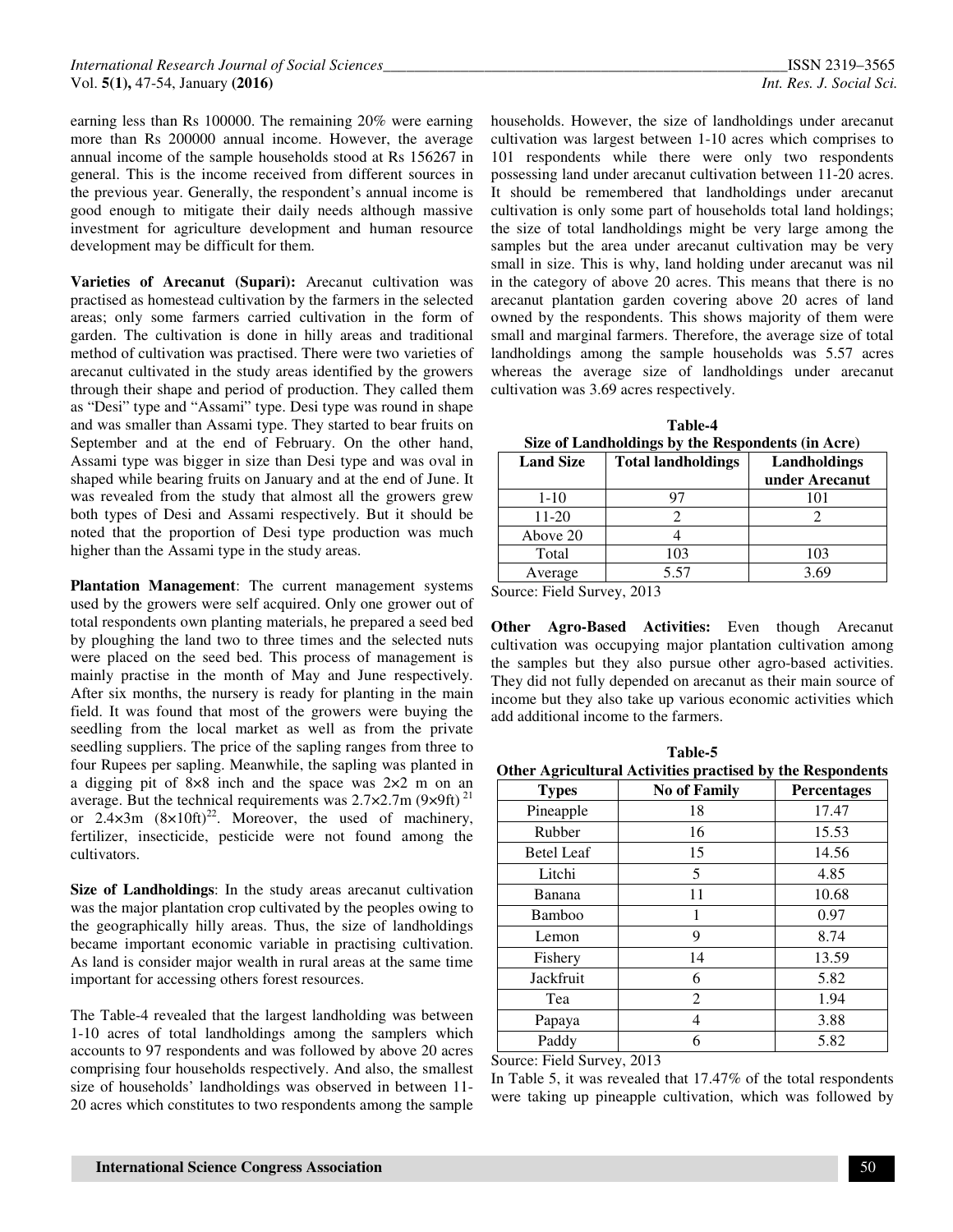15.53% of cultivating rubber plantation, at the same time 14.56% were pursuing betel leaf cultivation along with banana cultivation which constitutes 10.68%. Moreover, there were 13.59% of sample households cultivating pisciculture in the study areas. The rest of agro-based activities constitute a small proportion of the total economic activities pursued by the farmers.

**Costs Associated with Arecanut Cultivation in the Study Areas:** Cost is important economic variable used in measuring economic activities during production process. It is the price paid for something to get in place in another form of utility. Here, per acre estimated costs associated with different stages of arecanut plantation were briefly discussed.

**Establishment Costs:** The gestation period of arecanut is seven years. The costs of seedlings and labour were found to be the major costs involved in setting the plantation garden. Most of the farmers were establishing their plantation by purchasing seedlings from others or local market. The cost of one seedling on an average is three rupees. The average number of seedlings planted per acre is 815. Labour cost was another cost component involved in setting the plantation. It was needed for clearing shrubs, trees, digging pits, planting and cleaning of garden. The first three years required three times cleaning in a year and from fourth year it required two times cleaning in a year. Used of chemical fertilizer, insecticide and pesticide were not found in the study areas. Moreover, rainfall was the only source of irrigation received by the farmers.

**Operation and Maintenance Costs:** Only labour cost was incurred by the growers. Since one or two times in year was needed for cleaning the garden for operation and maintenance of the plantation. The labour wage rate prevailed during 2013 was Rs 200 per day.

**Other Costs Associated:** The other cost associated in arecanut plantation includes costs on harvesting, transportation and sack. Labour was required for plucking and collecting, the wage of labour was Rs 100 per sack or Rs 20 per tree. But it varies from village to village. Transportation cost involved for carrying the products from garden to local market and the price for carrying per sack was Rs 15.

Table 6 shows the average costs of cultivation incurred per acre by the respondents during 2012-2013 in the study areas. The costs were calculated separately for each farmer who sold as whole garden basis or per unit (bi) basis. Out of 103 respondents 74 were selling as whole garden basis while 29 were selling as per unit, this is, called as "bi". It was observed that the whole garden sellers were incurring only labour cost for maintenance and operations of garden and no other costs involved. On the other hand, per unit sellers have to incur costs on labour for cleaning garden, plucking and collecting. Other costs involved were transport cost and cost of sack for carrying the products. The average per acre cost for all the respondent was Rs 2189

and the standard deviation was 1420 which indicates a high variability in per acre costs spent by the farmers in cultivating arecanut. Thus, the maximum cost incurred per acre was Rs 6400 and the minimum cost was Rs 31 respectively. The reasons was that some farmers have more immature plantation which requires three times cleaning the garden in a year, which in turns, increases the costs of operation and maintenance of the farmers. However, there were some households who were found to be engaging themselves in cleaning the garden and even during harvesting season they were involved in plucking and collecting the fruits. Hence, this reduces the cost for some households since the wage for family labourers were not accounted in the present study.

| Table-6                                                  |
|----------------------------------------------------------|
| Average costs of Operational and Maintenance incurred by |
| the Respondents per Acre                                 |

| SI.<br>N <sub>0</sub> | <b>Nature of Costs</b>    | Whole<br>Garden<br>Seller<br>(in Rs) | <b>Per Unit</b><br><b>Seller</b><br>(in Rs) |
|-----------------------|---------------------------|--------------------------------------|---------------------------------------------|
| 1.                    | <b>Total Labour Costs</b> | 1651                                 | 3548                                        |
| 1a.                   | Plucking and Collecting   |                                      | 1669                                        |
| 1 <sub>b</sub>        | Cleaning Garden           | 1651                                 | 1879                                        |
| 2.                    | <b>Transport Costs</b>    |                                      | 494                                         |
| 3.                    | Costs of Sack             |                                      | 140                                         |
|                       | <b>Total Costs</b>        | 1651                                 | 4182                                        |

Source: Field Survey, 2013

The Table 7 highlights about the establishment cost incurred by the arecanut cultivators in the study areas. While amortised establishment cost is calculated using the following formula: Amortised Cost= TEC  $\{(1+i)\stackrel{\text{AL}}{=}i\{(1+i)\stackrel{\text{AL}}{=}1\}^{23}$ . Here, TEC= Total Establishment Cost; i= interest rates of nine per cent is taken; AL= the average life of arecanut which is taken to be 30 years.

| Table-7<br><b>Estimates of Total Establishment Cost (in Rs/Acre)</b> |                    |  |  |
|----------------------------------------------------------------------|--------------------|--|--|
| <b>Estimated Cost</b>                                                | <b>Percentages</b> |  |  |
| 2445                                                                 | 10                 |  |  |
| 21240                                                                | 88                 |  |  |
| 600                                                                  | $\mathfrak{D}$     |  |  |
| 24285                                                                | 100                |  |  |
| 2364                                                                 |                    |  |  |
|                                                                      |                    |  |  |

Source: Field Survey, 2013

In Table-7, the estimate of the establishment cost for seven years in one acre was shown. The land used for arecanut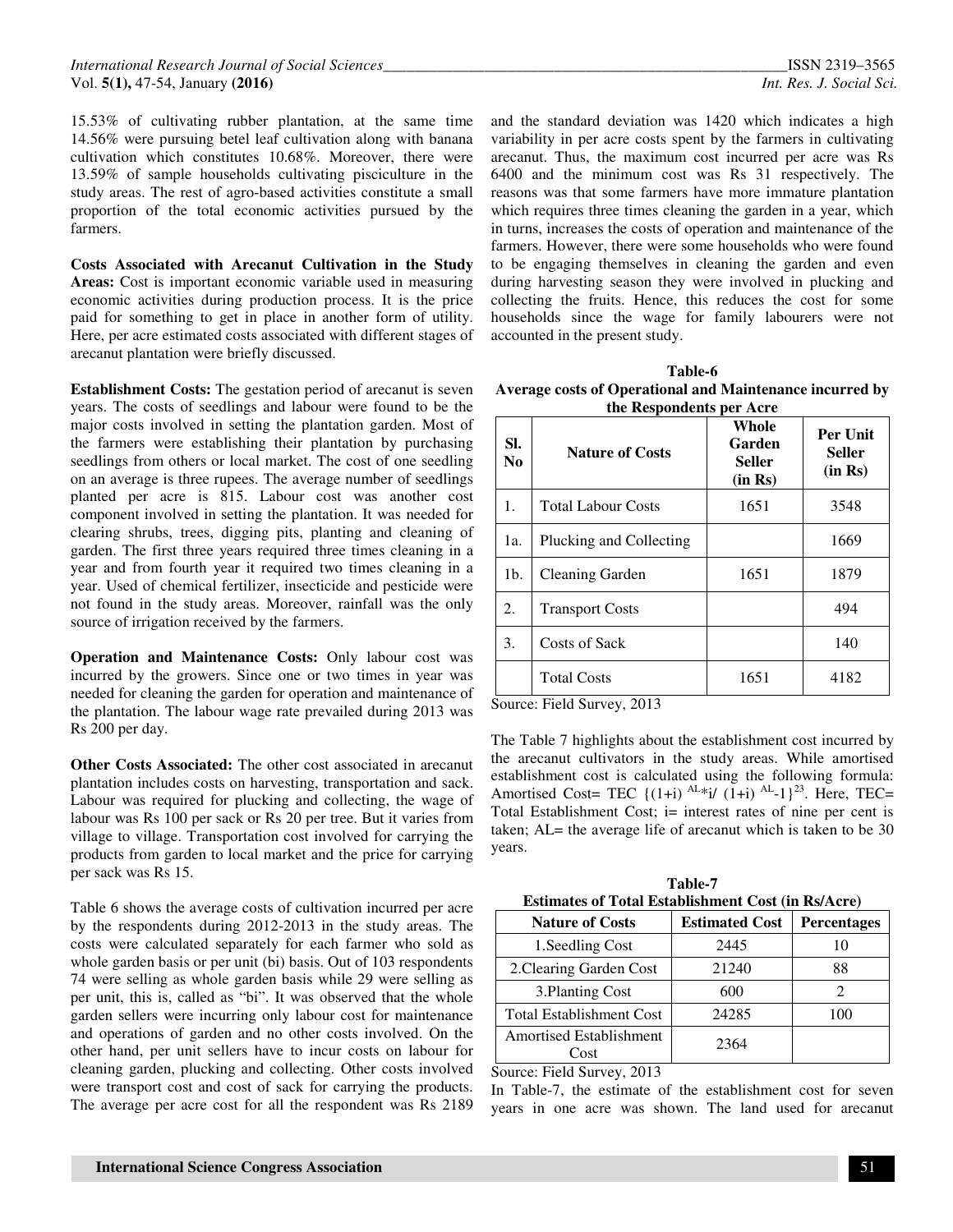cultivation was an ancestral land as well as Patta land which were owned by the farmers in the region. So, the costs of labour and seedling were the only costs that have to be accounted in calculating the total establishment cost. Thus, it was observed that 88% of the total establishment cost per acre was constituted by the labour cost for clearing the plantation garden and jungle up to seven years, 12% for the seedling cost and two per cent for planting cost. The prevailing daily labour wage was Rs 200 per labour. In the current study, on an average of 815 saplings were planted in one acre of land. The amortised establishment cost was revealed as Rs 2364. This was the minimum cost that should be taken into account every year after the arecanut trees in one acre yield economic return till the whole life of arecanut. Interest rate of nine per cent was taken from the current interest rate of fixed term deposits of Tripura Gramin Bank 2013for five years and above.

**Forms of Selling:** Arecanut can be sold mainly in three forms such as ripen, green (raw) and dried either at home or market. Local peoples used the term "bi" for selling arecanut. Where one bi=420 ripen arecanut and for green arecanut one bi=440 arecanut. Prices were determined per 'bi'. Recently, the farmers were also selling the products in a bag (on an average one bag contains four 'bi') because of the difficulties and complexities in counting of arecanut. Another form of selling was based on whole garden for one season. In this system, traders purchased the whole garden after making observation of the garden and fixed the price with farmers both have bargaining power. The traders will owned the garden for the particular season and also bear all the costs for plucking and collecting. The price was fixed based on various factors like the number of trees bearing flowers, previous year market prices and expected market price. However, farmers selling in dried form were very few. Ripen arecanut were dried under the sunshine for 40-50 days and were taken to market for sale. The dried arecanut contained in one bag was four and half to five 'bi'.

**Arecanut Prices in the Local Market:** The market structure of arecanut was Oligopsony in nature in the selected areas where only few buyers were buying arecanut in the market. The buyers determined the price of arecanut in the market. Sometimes they force the producers to sell at low remunerative price against their will. The price got fluctuates every season. The general price for green arecanut ranges from Rs 100-130 per 'bi'. The

price of ripen arecanut ranges from Rs 170-400 per 'bi'. It is important to note that more than 70% of the products were sold in the month of November, December, January and February. Therefore, it will be rational to take the price per 'bi' as an annual average price which was Rs 250 per 'bi' for the year 2012-2013. On the other hand, green arecanut were sold in the month of September, October, and November. Thus, the average price for green arecanut was Rs 120 per 'bi' while the price for dried arecanut ranges from Rs 1200-1400 per sack.

**Marketing Behaviour:** The buyers of the arecanut in Noagang and Bagbassa markets were mostly traders from Karimganj district of Assam. They bought the product either from the market or they have direct contact with the farmers and buying arecanut from their home. These products were taken to Badarpur of Assam where huge quantities of arecanut were stored and again distributed in different states of North East India. In addition, it was also observed that some traders from Mizoram were also buying arecanut from the growers through direct contact.

**Net Income of the Growers:** The net income of the growers were obtained after deducting all the costs incurred by the growers for the year 2012-2013 as well as deducting the amortisation cost which was considered as Rs 2364 per acre.

The income per acre yield was also shown in the Table 8 which was received by the cultivators. The average per acre income for the whole garden seller and per unit (bi) seller was Rs 11367 and Rs 19108 respectively. The standard deviation values for whole garden seller was 3050 and for per unit seller was 8908 respectively. The standard deviation values of per unit seller was higher than the whole garden seller, this indicates the per unit seller were market driven. It should be noted that the better the quality of the fruit the higher the price the grower's is about to receive. It was also observed that 11.65% of the per unit seller were having per acre income of more than Rs 20000 whereas only 1.94% of the whole garden seller were earning more than Rs 20000. From this point, it can be said that it was more profitable to sell per unit than whole garden. Indeed, the proportion of income earned through whole garden seller is much more than the per unit seller. The former constitutes 71.85% while the latter constitutes 28.15%.

| Net Income (in Rs) | <b>Whole Garden Seller</b> |                    | Per Unit Seller          |                    |
|--------------------|----------------------------|--------------------|--------------------------|--------------------|
| Ranges             | <b>No of Respondents</b>   | <b>Percentages</b> | <b>No of Respondents</b> | <b>Percentages</b> |
| Less than $10000$  |                            | 26.21              |                          | 2.91               |
| 10001-20000        |                            | 43.7               |                          | 13.59              |
| 20000 and Above    |                            | 1.94               |                          | 11.65              |
| Total              | 74                         | 71.85              | 29                       | 28.15              |

**Table-8 Economic Between** 

Source: Field Survey, 2013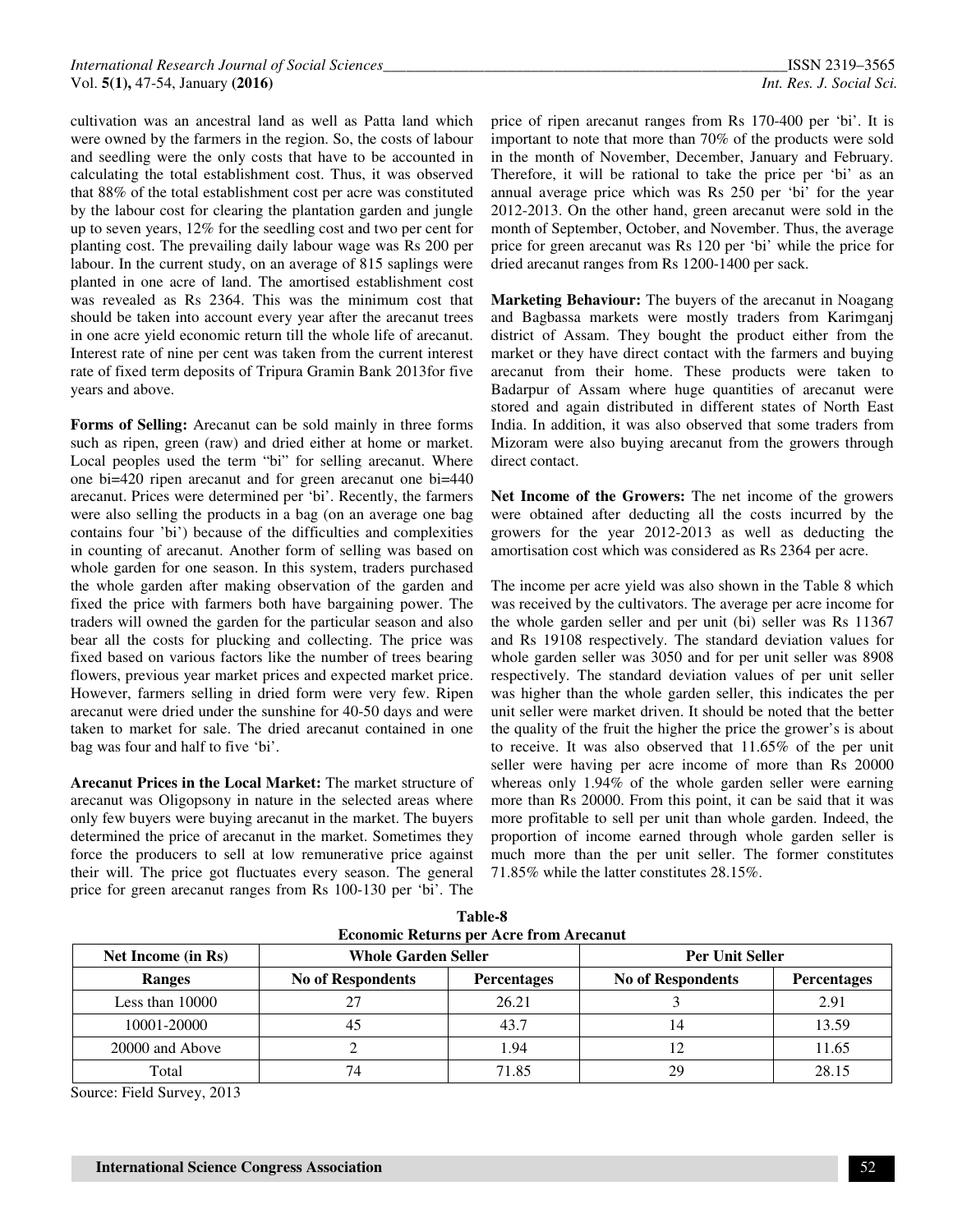## **Conclusion**

The present study observed that arecanut is an important source of livelihood for the rural peoples whose lands are not suitable for other food crops cultivation. Thus, arecanut becomes important source of livelihood and acts as the dominant source of income to the cultivators. The employment potentiality either cannot be neglected due to its high labour intensity. In addition to arecanut cultivation, in the study areas, other allied agriculture activities were also cultivated which in turns adds their income. Their socio-economic conditions would have been improved provided they were more literate. As the current study was located in the hilly areas, labour cost is the major cost incurred by the growers owing to impossibility of using capital intensive technique. Hence, arecanut is cultivated using simple and traditional method without consuming modern inputs like fertilizer, pesticide, hybrid seed, irrigation etc. therefore, there is a chance of increasing arecanut production in the study areas cultivated by the growers if they would have adopted modern's agriculture inputs. Needless to say, rainfall is the only irrigation source for the growers, to carry agriculture activities in the local areas. In terms of income, per unit seller is more profitable than whole garden seller. Owing to the intervention of brokers, so the farmers cannot fully reap the advantages of current market price prevailed. Thus, arecanut cultivation was providing 41% of the total income of the respondents while 34% of farmers were getting more than 50% of income from arecanut. Therefore, the important of arecanut as a 8. source of livelihood cannot be neglected in the study areas.

**Suggestions**: Government interventions in the form of providing subsidies and bank loans are extremely important for the poor farmers for further expansion of arecanut cultivation; i. The exploitation of producers by intermediaries could be stopped by setting Cooperative societies with motivation, ii. Arecanut cultivation should be more encourage particularly among the large size of landholdings in the study areas, iii. Saplings distributed by the government agencies should be distributed on the right season in order to avoid plantation failure; and iv.Mature and good quality of seedlings should be provided without failed for the success of plantation cultivation.

**Appendix-I** 

| Average price of arecanut per "bi" in Noagang market |                        |                         |  |
|------------------------------------------------------|------------------------|-------------------------|--|
| <b>Month</b>                                         | Ripen per "bi" (in Rs) | Green per 'bi'' (in Rs) |  |
| September                                            | NA                     | 120                     |  |
| October                                              | 300                    | 100                     |  |
| November                                             | 250                    | 130                     |  |
| December                                             | 240                    | NA.                     |  |
| January                                              | 240                    | <b>NA</b>               |  |
| February                                             | 230                    | NA.                     |  |
| March                                                | 230                    | NA                      |  |
| April                                                | 250                    | <b>NA</b>               |  |
| May                                                  | 160                    | <b>NA</b>               |  |
| June                                                 | 250                    | NA                      |  |
| July                                                 | NA                     | NA                      |  |

Source: Field Survey, 2013; Note: NA= Not Available

## **References**

- **1.** Dasgupta M. (1989). Development and Ecology, *Economic and Political Weekly* , October 7. 2267-2269.
- **2.** Government of Tripura *Human Development Report*, (2007). Tripura, Agartala-799001, 3.
- **3.** Directorate of Economics and Statistics Planning (Statistics) Department(2013-14). *Economics Review of Tripura* Government of Tripura, Agartala. *(htt*//: www.destripura.nic.in).
- **4.** Bhowmik I. (2013). Rubber Based Rehabilitation in Tripura, *Development Dynamics*, 1, 7-18.
- **5.** Miah M.M. and Islam S.F. (2007). From Slash-and-Burn to Sustainability – A study from the Chittagong Hill Tracts of Bangladesh. In: Priya Shyamsundar (Ed.) *SANDEE Policy Brief*, Kathmandu, Nepal, working paper No. 24-07, Number 23-07, September.
- **6.** FAO (1984). Improved Production Systems as an Alternative to Shifting Cultivation, *FAO Soils Bulletin, (FAO: Rome)*, 53.
- **7.** Dasgupta M. (1986). Jhumias of Tripura, *Economic and Political Weekly*, Vol. XXI, No. 44and45 (November, 1- 8), 1955-1960
- **8.** Staples G.W. and Bevacqua R.F. (2006). Areca catechu (betel nut palm) Arecaceae (Arecoideae), palm family, *Species Profiles for Pacific Island Agroforestry Publication*, (htt//:www.traditionaltree.org.pp), ver.I.3, 1- 17.
- **9.** The Hindu Business Line, Arecanut: Economically Attractive, (viewed on 18 February,2015), (*http://www.thehindubusinessline.com/industry-andeconomy/agri-biz/arecanut-economicallyattractive/article3009671.ece.),* 18 March, 1-2 (2012)
- **10.** Jayasekhar S., Jose C.T., Thamban C. and Muralidharan K. (2012). Economic impact of arecanut based cropping systems: A Study of Dakshina Kannada district-Karnataka, Research Article*, Journal of Plantation Crops,* 40(1), 50-55.
- **11.** Directorate of Economics and Statistics Planning (Statistics) Department (2012-2013). *Economics Review of Tripura* Government of Tripura, Agartala. *(htt*//: www.destripura.nic.in),
- **12.** Yadav C.G. (2007). Area expansion and output projection of Arecanut- An economic study in Karnataka state, Msc. thesis, University of Agriculture Sciences, Bangalore.
- **13.** Rathor A., Ch. Lal H., Sharma N.K., Mehta H., Jayaprakash J. and Chaturvedi O.P. (2014). Livelihood security through Litchi (Litchi Chinensis L.)- based agrihorticultural models for resource-poor communities of